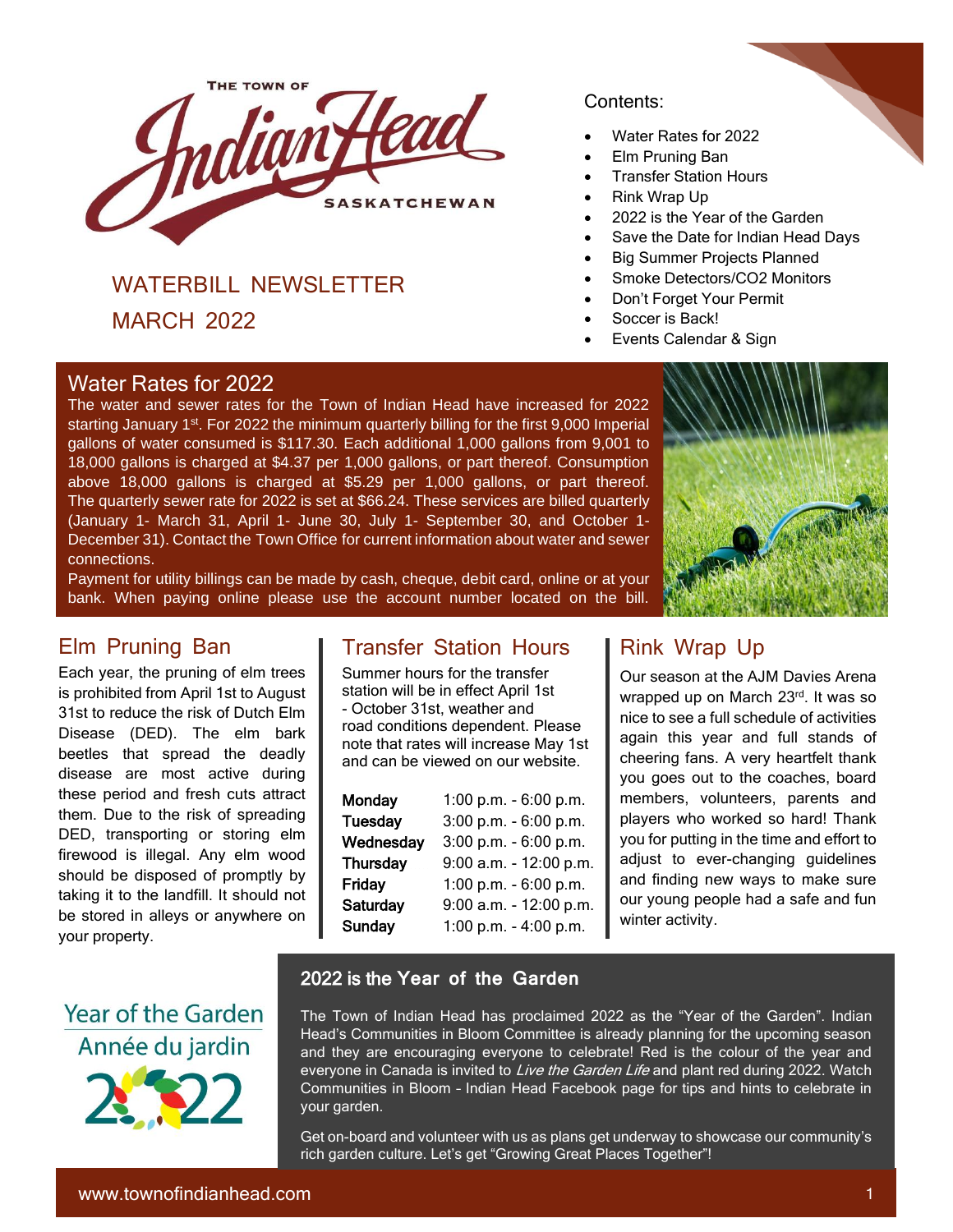#### WATERBILL NEWSLETTER



### Parade Day

The Town is very happy to be holding Indian Head Days once again this year June 24<sup>th</sup> -26<sup>th</sup>! The weekend will include many of our favourites including the parade, family activities, tours, street dance featuring the Bromantics and the Flatland Cruisers Show 'n' Shine. Our theme this year is "Take Me Out to the Ball Game" in celebration of the 1950's Indian Head Rockets baseball team, which is being inducted into the Saskatchewan Baseball Hall of Fame later this year. Businesses, organizations and residents are welcomed to help us celebrate by entering a float, hosting an event, or decorating your home/business to go along with our 1950's baseball theme!

The Indian Head Museum will also be opening their newest display in honor of the Rockets, and to celebrate they will be selling t-shirts, hats, baseball shirts and a one-of-a-kind replica Rockets baseball jersey! Pre-orders are available now and will close on April 15<sup>th</sup>. Follow the QR Code to place your order.



# Big Summer Projects Planned

The Town of Indian Head has many exciting infrastructure projects coming up this summer. Here is what you can watch for in the months ahead:

- Work will begin on our Sunbeam Creek Fitness Trail revitalization project which includes paving the 2km walking trail and adding solar lighting.
- The Constable Shelby Patton Memorial Park will begin installing the park components including the memorial monument, outdoor fitness equipment, covered picnic area and benches.
- The North East Paving Rehabilitation project will continue in the area of Robison Street, Pitt Street and Scott Street.
- Our Swimming Pool project is scheduled to begin in the Fall, however we will be having a swimming pool season in 2022 with swimming lessons happening in July and August.

The Sunbeam Creek Fitness Trail Revitalization and the Indian Head Swimming Pool Renovation are thanks in part to the Investing in Canada Infrastructure Grant, in which the Government of Canada will contribute 40% and the Government of Saskatchwan will contribute 33% of the project cost, with the the Town of Indian Head contributing 27%.

## Smoke Detector/CO2 Monitors

Ĩ

Starting on July 1, 2022, the Building Code Regulations will require carbon monoxide alarms and smoke alarms (or combination carbon monoxide-smoke alarms) be installed in all residential buildings in Saskatchewan, regardless of the date the building was constructed. There are many different types of alarms available to suit your circumstances and building layout. All alarms should be installed, tested and replaced according to the manufacturer's instructions. For more information, visit [www.saskatchewan.ca](http://www.saskatchewan.ca/) Building and Technical Standards website or email [btsandards@gov.sk.ca](mailto:btsandards@gov.sk.ca) to find out what your home will require.

## Don't Forget Your Permit

With the beautiful weather in the forecast, many of you will be planning summer projects. Please remember that for some of them you will require a building permit. Some examples include decks over 100 sq ft, sheds over 100 sq ft, when changing the structure of a building, new garage construction, additions to existing buildings, etc. Building permit applications are available on the town website under Town Bylaws.

### Soccer is Back!

The Indian Head Eagles Soccer club is very happy to announce that there will be a soccer season this year starting in May! After two years of not being able to run due to COVID, the Soccer Club is in need of a new Board and new volunteers. If you are able to share your time, please call Dan at (306) 533-9550.

# Event Calendar & Sign

Do you have a community event coming up? Let us help you spread the word! The Events Calendar on the Town website and the sign in front of Memorial Hall are available to all community organizations and businesses who would like to publicize their events or latest news! Please be sure to reserve your spot at least one week in advance. Email your details and poster to indianheadcdc@sasktel.net